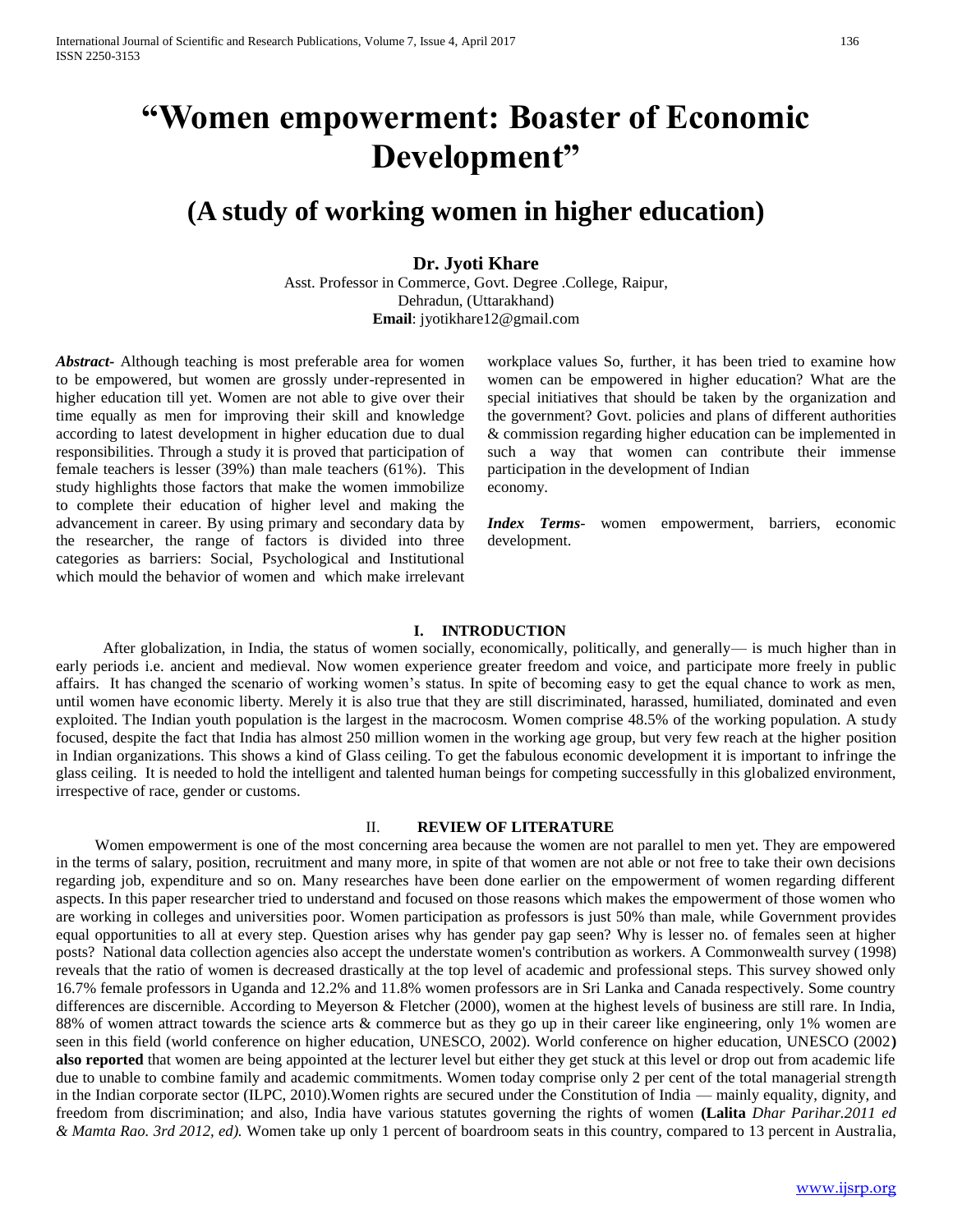8 percent in China and 5 percent in India (Bombuw ela P. M., De Alwis A. Chamaru, 2013). Even though women represent more than half of the population in Sri Lanka, their labour force participation rate is less than men. Men's participation in labour force is twice as women's participation (Bombuwela P. M., De Alwis A. Chamaru, 2013). **Vinnicombe & O'Neil et al. (2014) stated that women are unable to have advancement on the highest ranks of leadership due to lack of confidence, ignorance and further they reported that the prevailing structures and systems make worse their work/life balance, life/career stage issues and put women at a disadvantageous stage continuously (O'Neil et al., 2015). E. Mariana Setiadarma** focused that Intrinsic and extrinsic factors affect the participation of women in higher education management. In order to pave the way for women's career advancement into the senior ranks of organizations, attention must be directed at the systemic norms and structures that drive the gendered nature of the workplace. The gender pay gap is the difference between male's and female's earnings. In 2008 the [OECD](https://en.wikipedia.org/wiki/OECD) found that the median earnings of the full-time female workers were 17% lower than the earnings of their male counterparts. A focus on individual level issues, i.e., women lacking confidence and women opting out, detracts from the work that must be done at the organizational level in order to dismantle the system of pervasive, structural disadvantage facing women seeking to advance to senior positions (Deborah A. O'Neil & Margaret M. Hopkins, 2015). India's higher education system is the third largest in the world, next to the United States and China. There (in India) are **723 Universities, 36634 colleges and 11664 Stand Alone Institutions (AISHE, 2015). All India survey on higher education** mentioned in its report **that** the main governing body at the tertiary level is the University Grants Commission (UGC), which enforces its standards, advises the government, and helps coordinate between the centre and the state. Development policies and programs tend not to view women as integral to the economic development process. As of **April 2016,** the wage gap in the United States was "79 cents for every dollar paid to men, amounting to an annual gender wage gap \$10,762". Women engage in productive work and earn incomes throughout in the developing world. **Suma Chitnis** also reported although the University Grants' Commission and the Association of Indian Universities snuff out the different aspects of education in India, but there is no clear figure of gender composition of different sectors. This is serious issue especially in the case of national commitment to increase the participation of female folk in development and enhancement. **This is the problem of not getting the absolute result of women empowerment programs.** From the review of literature it was identified that there is a need to be examine the discernible causes and effect of dropping out the career from the advancement and to leave the wish of achieving key positions.

#### **III. OBJECTIVES**

 1- To determine the status of working women regarding enrollment and participation at different level in Higher Education of India.

 2- To analyze those factors that become barriers for the working women in the advancement of the career or in reaching at higher positions in the higher education.

 3- To analyze the women empowerment program in decelerating the barriers and to focus on suggestions which improve the participation of women in academic higher level.

#### *IV.* **RESEARCH METHODOLOGY**

 Researcher tried to understand the barriers which are stopping stone in the advancement of career of working women in higher education by using descriptive and exploratory research design. Data were collected through questionnaire. Before applying research, pilot study was done and found feedback with new inputs. It helps the researcher to refine the questionnaire. Then questionnaire is given to (convenience sample) women**.** Apart from the demographic information, the attitude of females regarding barriers/discriminatory attitudes were measured. So researcher used questionnaire that is based on Likert scale This scale was made using the five point Likert Method and carried twenty five statements; the responses could vary from 'strongly agree' to 'strongly disagree'. Both negative and positive statements were a part of the scale, and the scoring was given accordingly. Strongly agreeing to feeling of effecting with social, institutional and psychological barriers had a score of five and who had no feeling/ no effect at all, having the score of one. Apart from primary data, secondary data was also studied to examine the first and third objectives. Many research papers, reports and debate on the status of working women in higher education & management were reviewed & discussed with selected population and effect of women empowerment were also analyzed by the researcher

### **Sample Design***:*

 To administer the questionnaire, population is taken from local area, Dehradun, Uttarakhand. Dehradun is an education hub. Many private/ management/ government colleges and universities are here. The survey was carried out on 50 females working in coed colleges including one private university situated in Dehradun. Sample of female teachers were randomly selected. The age groups of correspondents whose are selected as sample, ranging from 25 years to 60 years. They were research scholar or holding the post of assistant professor or associate professor or visiting/ contract faculty. Some of them (assistant professor) completed PhD, some qualified NET, and some having both the degrees.

#### **Results and findings of the study:**

 **The researcher's study depicts that it is not only happening in India but in abroad as well that Women get fewer chances to upgrade their career who are working in universities and colleges.** This table shows the post-wise participation of female in universities & colleges in India.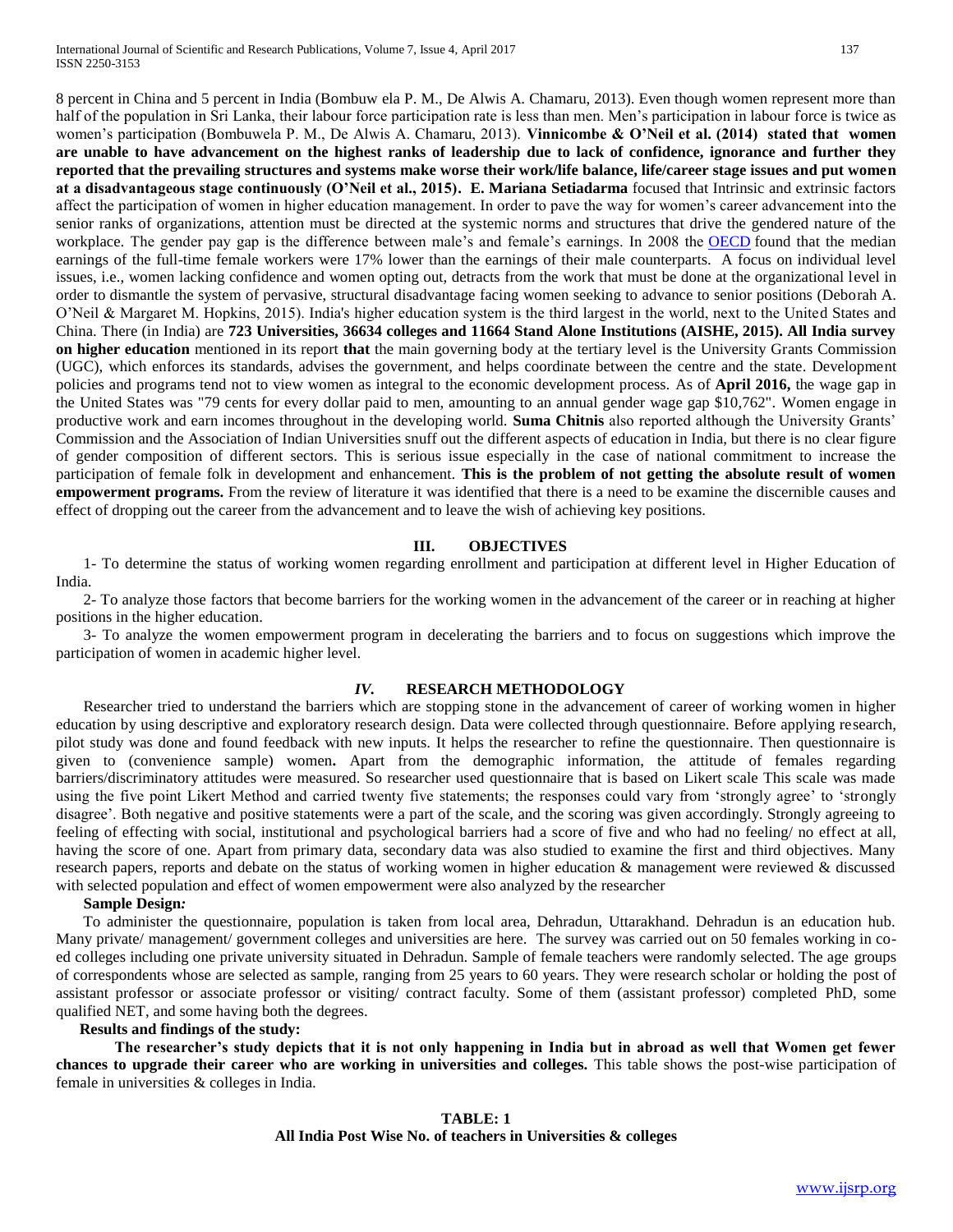| <b>Posts</b>                                 | male         | $%$ of male | female | % of female | <b>Total</b> |
|----------------------------------------------|--------------|-------------|--------|-------------|--------------|
|                                              |              |             |        |             |              |
| Professor & equivalent                       | 87007        | 75.25       | 28623  | 24.75       | 115630       |
| <b>&amp;associate</b><br>Reader<br>Professor | 11853511     | 65.50       | 62422  | 34.50       | 180957       |
| Lecturers/Assistant.<br>Professor            | 482853       | 59.40       | 330062 | 40.60       | 812915       |
| Demonstrator/Tutor                           | 20105        | 48.01       | 21775  | 51.99       | 41880        |
| Temporary teachers                           | 43253        | 52.58       | 39009  | 47.42       | 82262        |
| Visiting teachers                            | 9369<br>---- | 59.93       | 6265   | 40.07       | 15634        |

**Source**: Report of All India survey of higher education 2013-2014 (AISHE, 2015).



This table: 1 & graph confirms that woman participation in colleges and universities is going to decrease by third higher level. However, at demonstrator/ tutor level, female participation is higher (51.99%) than male (48.01%), **but as females move towards higher designation, the percentage of their participation decrease**. A report reveals that in India, Only 2.2% Colleges run Ph.D. and 35% Colleges run Post Graduate Level programs. Women are still insignificantly biased. Till date, it has seen that many male professors are there who believe that women are less qualified than men for academic careers. Another psychological barrier from the side of female is found- sexual harassment that may be faced during the completion of doctoral degree. Sandra featherman, USA/Canada (2002) indicated in his study that such activities are significantly under reports, especially since many women fear that they will not be believed, that nothing will happen to the harasser that they themselves will face retribution if they bring charges against their professors, and that it will interfere with their careers. Marriage, child birth **and gender inequalities are very prominent to compel women to leave or stuck off from achieving higher academic degree. So** there are several reasons for that women might not enroll for these advanced degrees in proportions to men (this is discussed further). This table shows female enrolment in different higher education program, in India.

# **TABLE: 2**

# **Enrolment at various levels in India**

| <b>Level/Program</b> | Male    | $\frac{0}{0}$ | female  | $\frac{6}{9}$ | <b>Total</b> |
|----------------------|---------|---------------|---------|---------------|--------------|
| PhD                  | 64772   | 60.04         | 43118   | 39.96         | 107890       |
| M.Phil               | 13632   | 43.44         | 17748   | 56.56         | 31380        |
| Post graduate        | 1888637 | 49.41         | 1933582 | 50.59         | 3822219      |

Source: Report of All India survey of higher education2013-2014 (AISHE, 2015)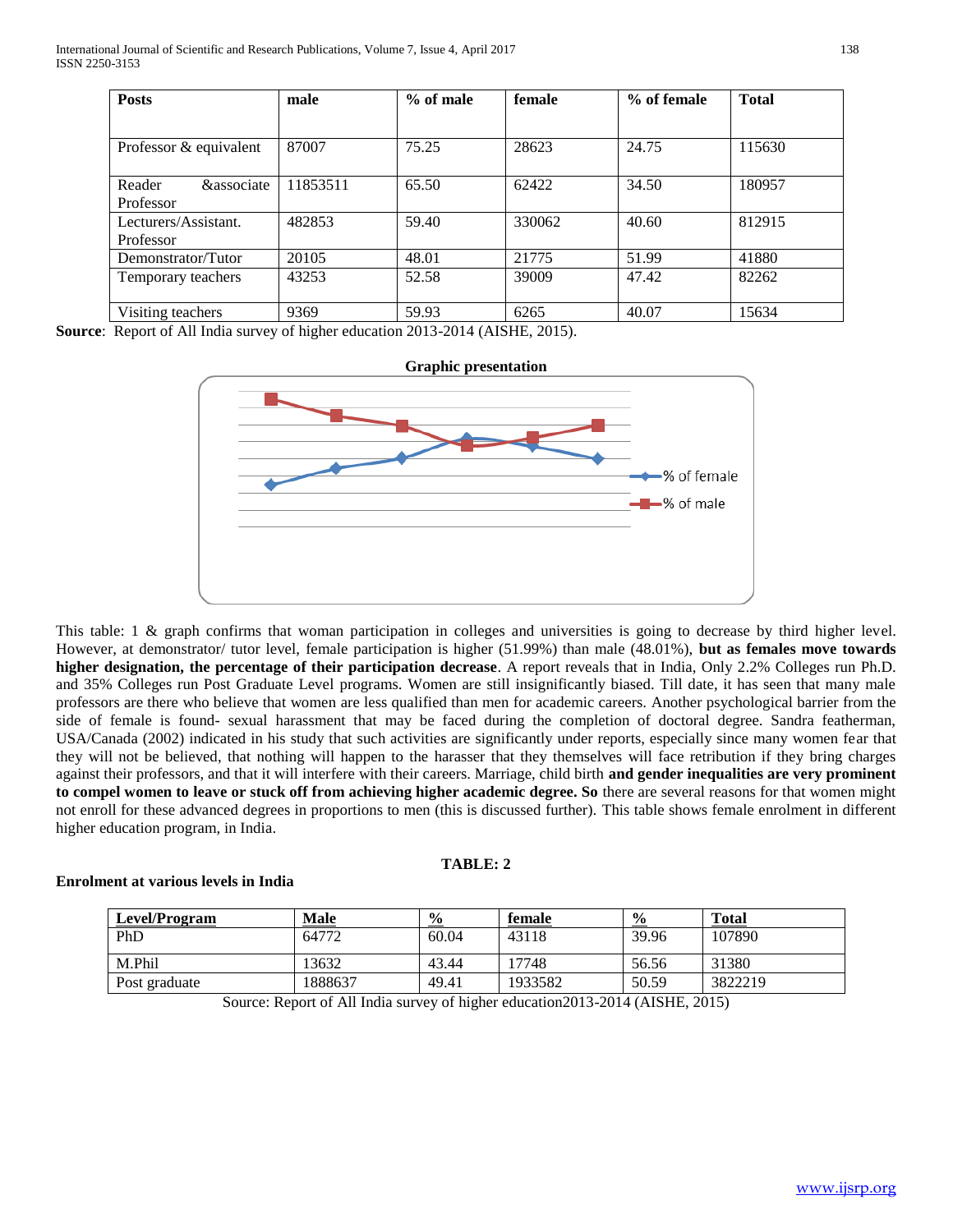

Above table & graph explains that in the PG, and M.Phil. Programs, there are 50.59% and 56.56% female enrolled respectively. This shows greater percentage of females' enrolment than male (49.41and 43.44% respectively).But as we observe higher ladder, in Ph.D. program, the percentage of female's enrolment (39.96%) goes lesser as compared to male candidates(60.04%). This might be due to special difficulties faced by female Ph.D. students like: lack of support, finance, grants and a high share of domestic chores. And another most prominent is the social and family values- that bothers that a woman has to keep her husband's career at the first place, it forces women to leave academic programs, if a partner took a promotion, or was transferred to a job, in a distant location.

#### **Factors/barriers affecting the women to reach higher position**

 Teaching is the most preferable area of job for women, in spite of which women are facing many problems to reach higher levels even in completing CAS (Career Advancement Scheme) activities, who are selected at higher post in colleges and universities. So, there is a need to empower the women. In simple words, women empowerment is basically the concern of an environment where women can make independent decision on their personal development as well as shine as equal society. **According to Naila Kabeer,** empowerment is "the expansion in people's ability to make strategic life choices in a context where this ability was previously denied to them." To understand the clear concept of empowerment it is important to demark certain overlapping concept. After above discussion, the conclusion was drawn that there are three factors that explain the continuing absence of women in senior positions. And which are the reasons of giving the poor result of women's empowerment programmes. These factors are considered as the barriers by the researcher. As under:

| <b>Reasons related to social barriers</b> | Reasons related to psychological,                | Reasons related to Institutional and            |
|-------------------------------------------|--------------------------------------------------|-------------------------------------------------|
|                                           | personal and attitudinal barriers                | structured barriers                             |
| Patriarchal effects<br>➤                  | Having the attitude of persons<br>➤              | $\triangleright$ Least networking               |
| Parental values                           | centered                                         | Under estimation of women's                     |
| Mindset of less preferable area<br>➤      | Lack of confidence due to less                   | competence                                      |
| of job for women                          | exposure                                         | $\triangleright$ Lack of<br>attention<br>proper |
| Sole responsibility is of women           | $\triangleright$ Lack of self esteem due to less | towards the women's problem                     |
| only to look after the children           | networking                                       | Absence of proper legislation<br>➤              |
| and other family members                  | Phobia of occurring mistakes<br>➤                | Less participation of women in<br>➤             |
| Less support from the side of<br>➤        | due to adjustment of two-fold                    | promotional activities                          |
| spouse as wife                            | responsibilities                                 | 'Round the table'- excessive                    |
|                                           | Sacrificing & adjusting nature<br>➤              | male interference                               |
|                                           |                                                  |                                                 |
|                                           |                                                  |                                                 |
|                                           |                                                  |                                                 |

 To measure the real existence of these three factors of women's attitude, twenty-five statements were prepared; seven questions related to social discrimination, seven pertaining to psychological barrier, eleven to whether females found equal opportunities to excel at their workplace i.e. institutional discrimination. **Questionnaire was conducted (as explained in research methodology).** Table 3 clearly indicates the presence of barriers through mean value as shown below: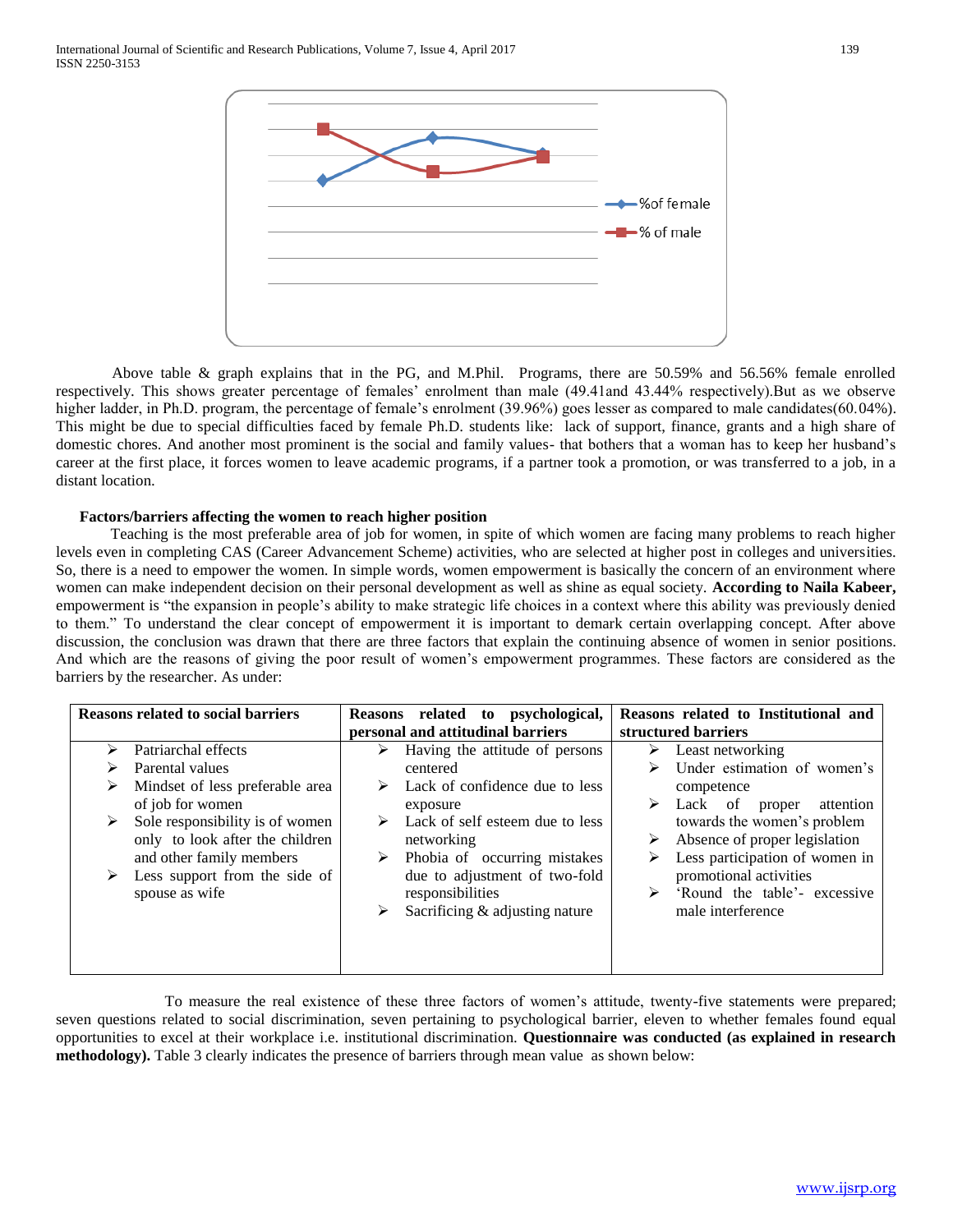| <b>Analysis of barriers</b> |    |       |                       |           |  |
|-----------------------------|----|-------|-----------------------|-----------|--|
| <b>Factors/barriers</b>     | N  | Mean  | <b>Std. Deviation</b> | $\bf{CV}$ |  |
| Social                      | 50 | 4.128 | 0.6334                | 15.34     |  |
| Psychological               | 50 | 3.577 | 0.6852                | 19.15     |  |
| Institutional               | 50 | 3.284 | 0.6615                | 20.14     |  |

#### **Table: 3**

Source: Primary data

 Table: 3 show the existence of all these barriers in the development and career advancement of females. The mean value of these factors shows that the social factors are most prominent among them and the lowest influence factor being the institutional factor. The Standard Deviation of social, psychological and institutional barriers are 0.6334, 0.6852 and 0.6615 respectively. The coefficient of variation is of that barriers are also low. This indicates that the data is quite consistent and there is very little variation around the mean. If we analyze the whole perception of working women about the situation, we get that 80% respondents disagree for being a victim of sexual harassment but they accept the gender discrimination. About 85% respondents gave their consent for that due to male- table authorities, remarkable/significant work are not allotted to females. Most of the respondents accept that they are benefitted with government's women empowerment facilities like CCL/FIP etc. They agree that it has improved their working but still to attend FDP programs like OP/RC they have to manage a lot due other responsibilities. It shows the social barrier compelling the women to give priority to the family (as proved with the highest mean value of social factor). After scrutinizing all responses, we can say many changes are seen in the society. Parents are educating their female child up to higher level. But parents still feel that there are only limited sectors that are safe for a female to work. And for them family comes first on responsibility for the women. That was cleared by 80% respondents. Asking many questions regarding psychological barrier, the result depicts that 70%respondents feels unsafe to stay at new places and mobility of women is less than man. They feel that lack of confidence is due to inability of mobility. So in brief, results declare from the study that round table dominance in institutions, limitations of thinking about area of job for female, family responsibility and lack of confidence are the most prominent reasons.

#### **V. DISCUSSION AND CONCLUSION**

 In spite of women's hard work, women have been given second importance in their field of work. Question arises now, are the women empowered in true sense? This is the important area to be investigated. Not only Women's monetary independence leads them to the way to empowerment but empowered by socially and psychologically also. It leads to greater openness, generosity and tolerance. This paper is also an attempt to prove the gender pay gap ( which is the concerning component of economic development for every country), due to different barriers that compel to working women to leave their career in the mid way of academic life or making disable the women in the advancement of career while it is accepted teaching is the most compatible profession for women. Despite the empowerment given by the government to working women in higher education like CCL,ML, free education and many research grant are provided, for updating themselves, the Gross Enrollment Ratio of male is greater e.i.23.9 % in the comparison of female Gross enrollment Ratio(22.0%). Most competitive stream (science) does not attract the females as a students as well as being research scholar. Generally it is seen that female attracts towards the social sciences stream. It may be due to lack of their confidence, basic education, or due to less exposure or they want to scare themselves from the mess of two-fold tasks. One more thing is also found that publish work of women is very less as men. Through study it reveals due to social ill, they couldn't devote much of their time as the demand of research work.

 So, not only to empower the women by the government is sufficient, it should also be thought at the level of the institutions and women themselves. Institutions should frame the policies and provide such environment so that women can accommodate themselves easily at their workplace. Recruitment policies should not be gender biased. To boast their confidence and have their self esteem, workshop, training programme and other promotional activities must be organised with keeping the point of women's mobility and feasibility. For exclusion of women's activities and participation, strong network of seniors, experience academicians must be provided to the women. So that they can update themselves and can promote their career by publishing more research work, can enhance more their personality.

 In nut shell, if we really want to empower the women or to mitigate and remove the gender pay gap, institutions, society as well as women themselves must change their attitude and their work culture. Being equal part of the country, equal support and lenience must be given to women to contribute in the economic development. Therefore, the corrective measure is to be taken in improving the participation of women in academic front, is to make systematic exposure of females and by increasing their level and positions in the area of higher education first.